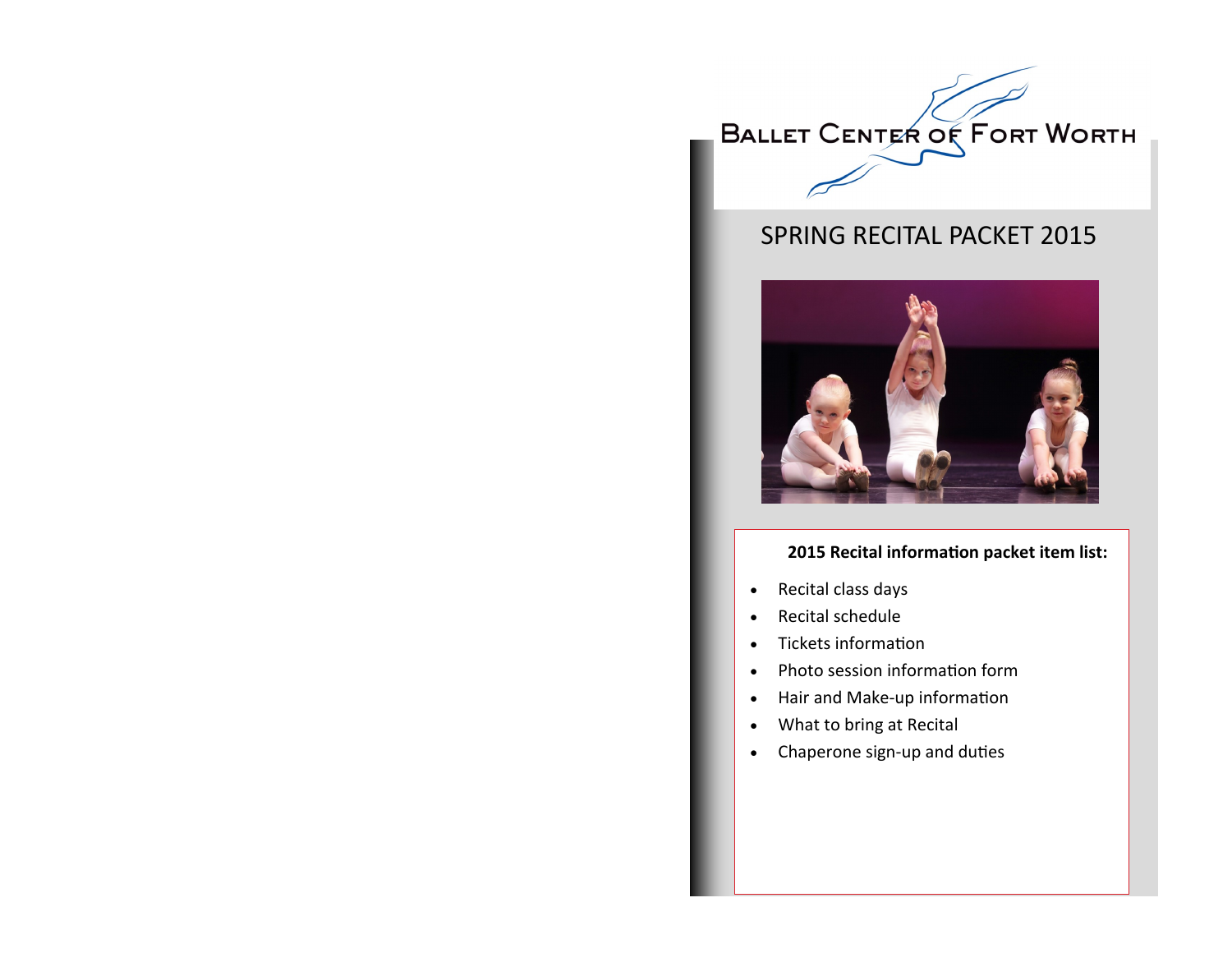### Message from the Ms. Enrica Tseng

Dear Parents and Students,

Ballet Center of Fort Worth recitals will bring a unique experience to our audience; you will be able to applaud for your dancer and also observe the gradual progression of the students by age. If you have never been to Ballet Center's performance you are in for a real treat.

We want to make sure that we communicate with all of you what to expect when you are at the theatre. Please read carefully each item enclosed, and if you have any questions we are available to help.

The dress rehearsals at the theatre are *closed* to the audience and therefore only *Chaperone Moms* that have signed up to volunteer will be allowed in the dressing room areas at the time of the rehearsals. This time is very precious and many of your children will be stepping on stage for the first time. The experience needs to be about them with no distractions.

### **NO FLASH PHOTOGRAPHY OR VIDEOTAPING IS ALLOWED AT ANY TIME DURING THE SHOWS.**

**DVD and photos of the performances will be on sale.**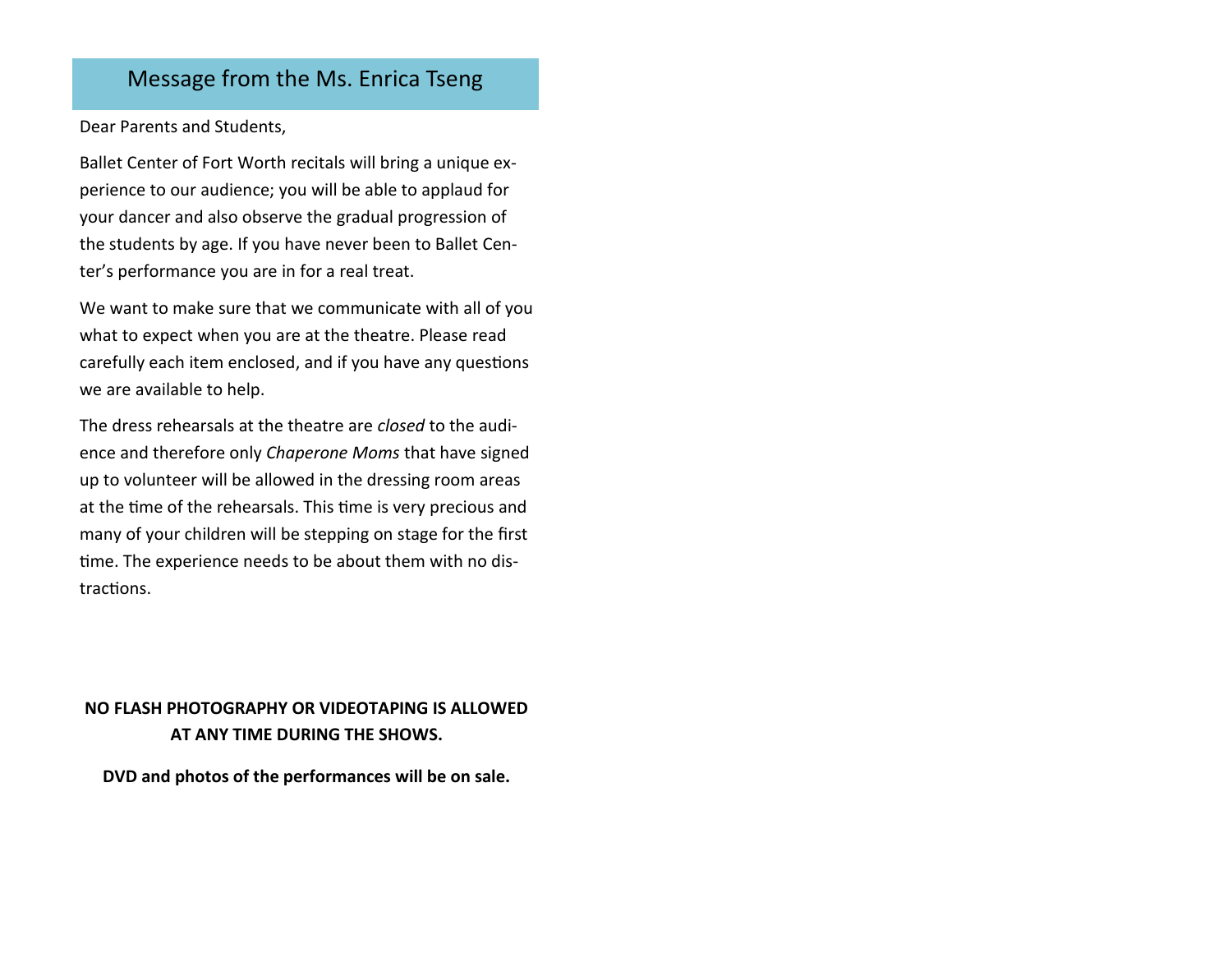# Recital Class Days

| Saturday, June 6, 2015<br>1:00pm | Saturday, June 6, 2015<br>6:00pm |
|----------------------------------|----------------------------------|
| PB 4, Thursday 4pm (12)          | PB 4, Tuesday 10:15am (9)        |
| PB 5&6, Mon+Fri 6pm (11)         | PB 5&6, Saturday 10:45 (13)      |
| BB 9&10, Ms. Enrica (15)         | BB 7&8, Tuesday 6pm (17)         |
| BB 7&8, Wednesday, Ms.           | BB 7&8, Sat., Ms. Enrica (3)     |
| Jana (14)                        | BB 9&10, Ms. Maria (4)           |
| BB 7&8, Friday 4:45pm (3)        | Intermediate I, (15)             |
| Intermediate III-Adv (12)        | Jazz, Ms. Johnson (3)            |
| Jazz, Ms. Jana                   | Modern, Ms. Jana (6)             |
| Modern, Ariel                    | Tap, Saturday (1)                |
| Lyrical, Wednesday               | Pas de deux                      |
| Tap, Monday                      | Pas de deux                      |
| Pas de deux                      | Solos (4)                        |
| Pas de deux                      |                                  |
| Solos (4)                        |                                  |
| Total: 67 students               | Total 71                         |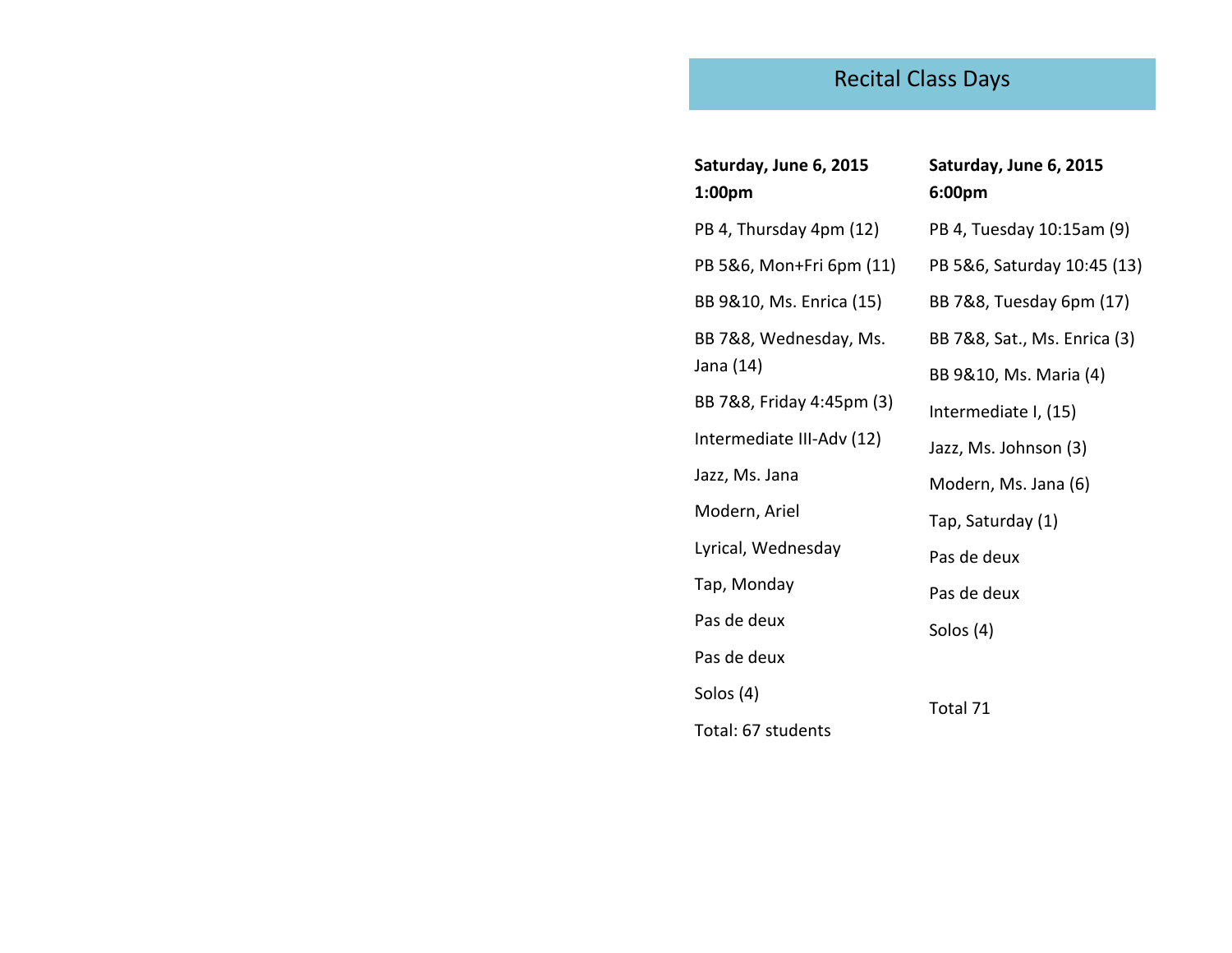# Recital Class Days

| <b>Sunday, June 7, 2015</b>              | <b>Sunday, June 7, 2015</b> |
|------------------------------------------|-----------------------------|
| 1pm                                      | 6pm                         |
| PB 4, Friday 5:45pm (8)                  | PB 4, Saturday 9:45 (11)    |
| PB 5&6, Wednesday 4pm                    | PB 5&6, Tuesday 6pm (10)    |
| (11)                                     | BB 7&8, Monday 4:30pm       |
| PB 5&6, Thursday 6pm (9)                 | (12)                        |
| Intermediate III-Adv (12)                | BB7&8, Thursday 6pm (7)     |
| Jazz, Ms. Jana                           | BB 9&10, Ms. Amy (7)        |
| Modern, Ariel                            | Intermediate II, 13         |
| Pas de deux                              | Character (2)               |
| Pas de deux                              | Lyrical, Monday             |
| Men piece (Andrew, Daniel,<br>Sebastian) | Solos (7)                   |
|                                          | Pas de Deux                 |
| Solos (4)                                | Total 62                    |
| Total: 51                                |                             |

# Chaperone sign-up

#### **Chaperone Information—Recital 2015**

#### **Responsibilities:**

- Must be available for both dress rehearsal and recital
- Stay with the younger children in the dressing room and backstage area.
- Help the children change costumes, and keep them quietly occupied during the downtime.
- Please realize that you **WILL NOT** be able to watch from the audience, but from the wings of the stage.
- We need you to stay with your group of kids until the parents have picked them up.
- If you have any questions or concerns, feel free to ask Ms. Colleen, Ms. Lesley and Ms. Renee.

#### **Mandatory Meeting Dates:**

### *Saturday May 23rd or May 30th from 11:30-12:00am*

If you sign up as a chaperone it is mandatory that you attend one of the meetings

#### **Sign Up: Located on the bulletin board in the studio**

Here is a partial list of some things that you might like to bring for the Dress Rehearsal and Recital. Please feel free to bring other items that you might need.

- A blanket or large towel for the kids to sit on. There won't be enough seats for the younger kids
- Books or stickers, crayons and paper, nothing too messy.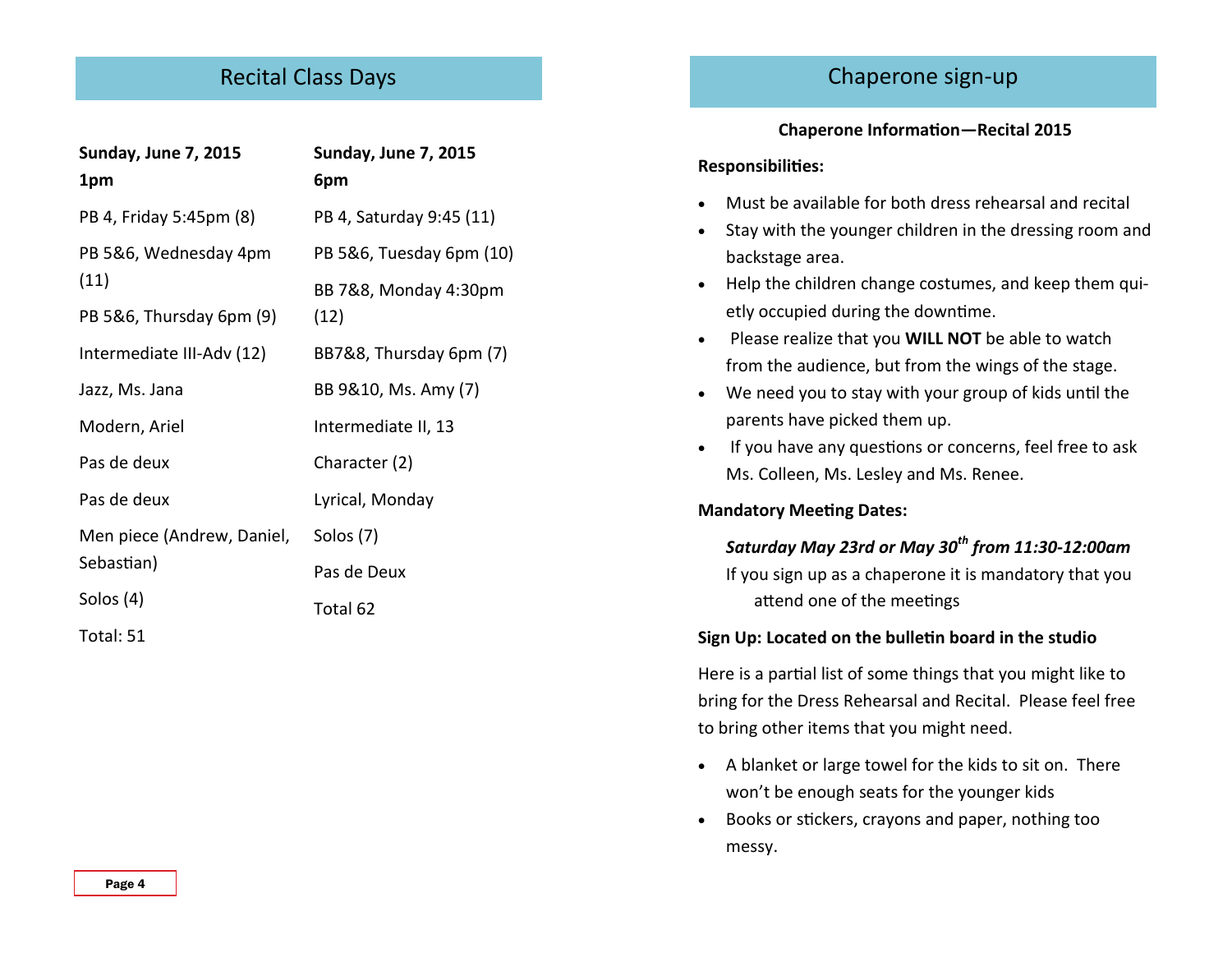# What to bring at Recital

**Check list for make-up (ages 7 and up)**

- foundation
- setting power
- blush/contour
- eyeliner
- eye shadow
- Mascara
- false eyelashes (Intermediate II and up only)
- lipstick

### **Check list for stitch kit (Intermediate I and up)**

- small black, white and pink thread, and needle (Bunheads Stitch Kit is good)
- small scissors
- lighter for burning edges of ribbon
- small seam ripper

# Recital Schedule

### **2015 Spring Recital, June 6 & 7 at the Scott Theatre**

### **June 6, 2015 @ 1:00**

9:00pm Check-in starts at the Scott Theatre (Intermediate levels): Please arrive with hair and make-up ready, class leotard and tights. Bring your shoes and costumes.

10:00pm Check-in starts at the Scott Theatre (ages 4-10): Please arrive with hair and make-up ready, class leotard and tights. Bring your shoes and costumes.

10:00-11:00pm Spacing: for Intermediate levels, pas de deux and solos

11:00pm Dress rehearsal begins: Chaperone please check program order and take your group to the stage area, at least 2 dances prior your group.

12:30pm Dress rehearsal ends: Chaperone take care of your group.

1:00pm Spring Recital begins: Chaperone take your group to the stage at least two dances prior your group.

2:30pm Spring Recital ends: Parents you may pick up your child at this point in the designated area.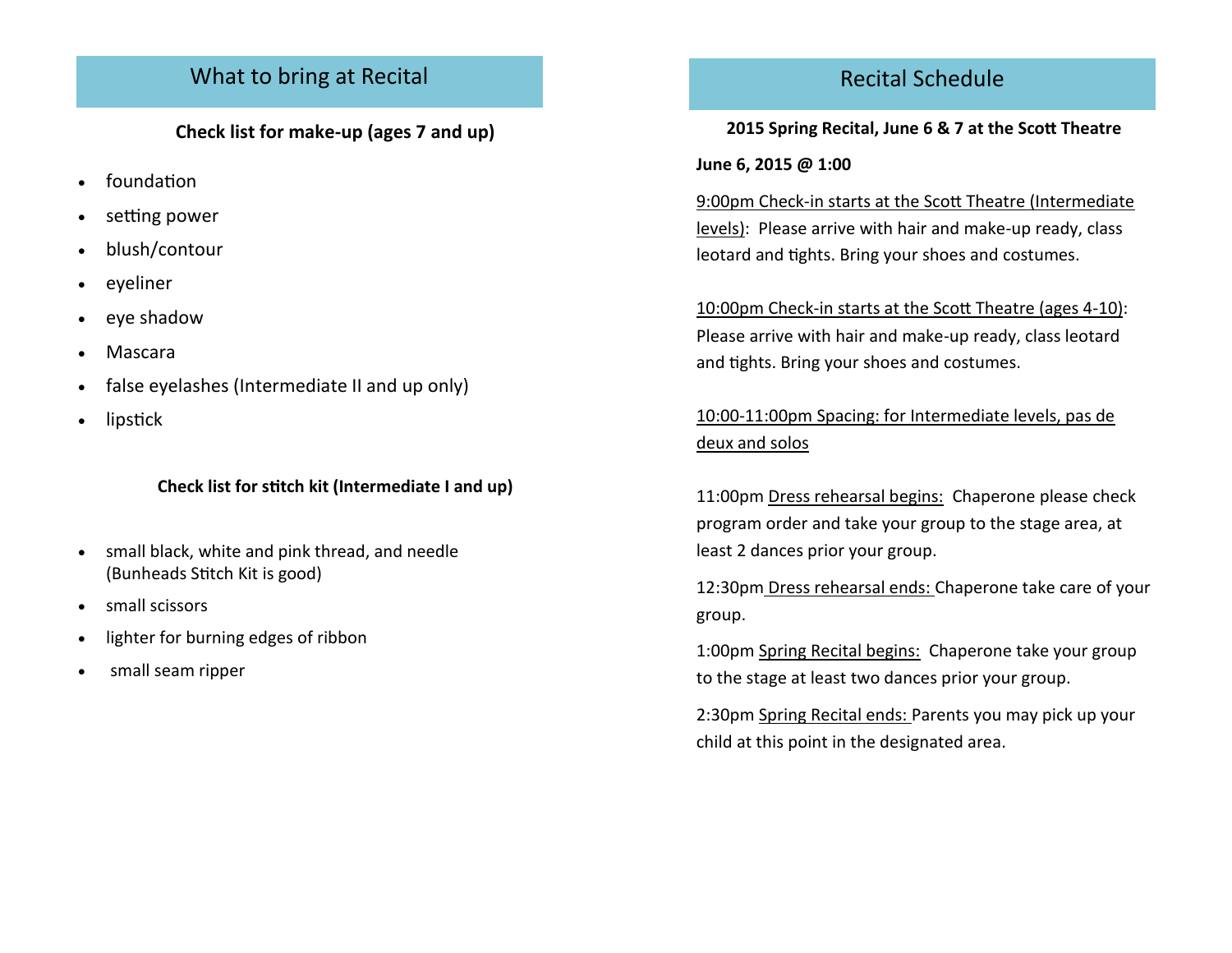# Recital Schedule

#### **June 6, 2015 @6:00pm**

3:00 pm Check-in starts at the Scott Theatre for **all groups in evening recital**: Please arrive with hair and make-up ready, class and tights. Bring your shoes and costumes.

4:00pm Dress rehearsal begins: Chaperone please check program order and take your group to the stage area, at least 2 dances prior your group.

5:30pm Dress rehearsal ends: Chaperone take care of your group.

6:00pm Spring Recital begins: Chaperone take your group to the stage at least two dances prior your group.

7:30pm Spring Recital ends: Parents you may pick up your child at this point in the designated area.

#### **June 7, 2015 @1:00pm**

9:00am Check-in starts at the Scott Theatre (Intermediate levels): Please arrive with hair and make-up ready, class leotard and tights. Bring your shoes and costumes.

10:00am Check-in starts at the Scott Theatre (ages 4-10): Please arrive with hair and make-up ready, class leotard and tights. Bring your shoes and costumes.

10:00-11:00 Spacing for Intermediate levels, pas de deux and solos

### What to bring at Recital

### **Check List for Dance Bag**

- pointe shoes, ballet flats, tap shoes, jazz shoes, character shoes
- costume (s) for each class
- tights (2 pair)
- nude leo (ages 9 and up)
- class leo
- class skirt (ages 9 and up)
- warm-ups (cover up for younger students)
- hair spray
- brush/comb
- bobby pins
- hair nets
- water
- snacks

**Check list for make-up (ages 7 and up)**

- foundation
- setting power
- blush/contour
- eyeliner
- eye shadow
- mascara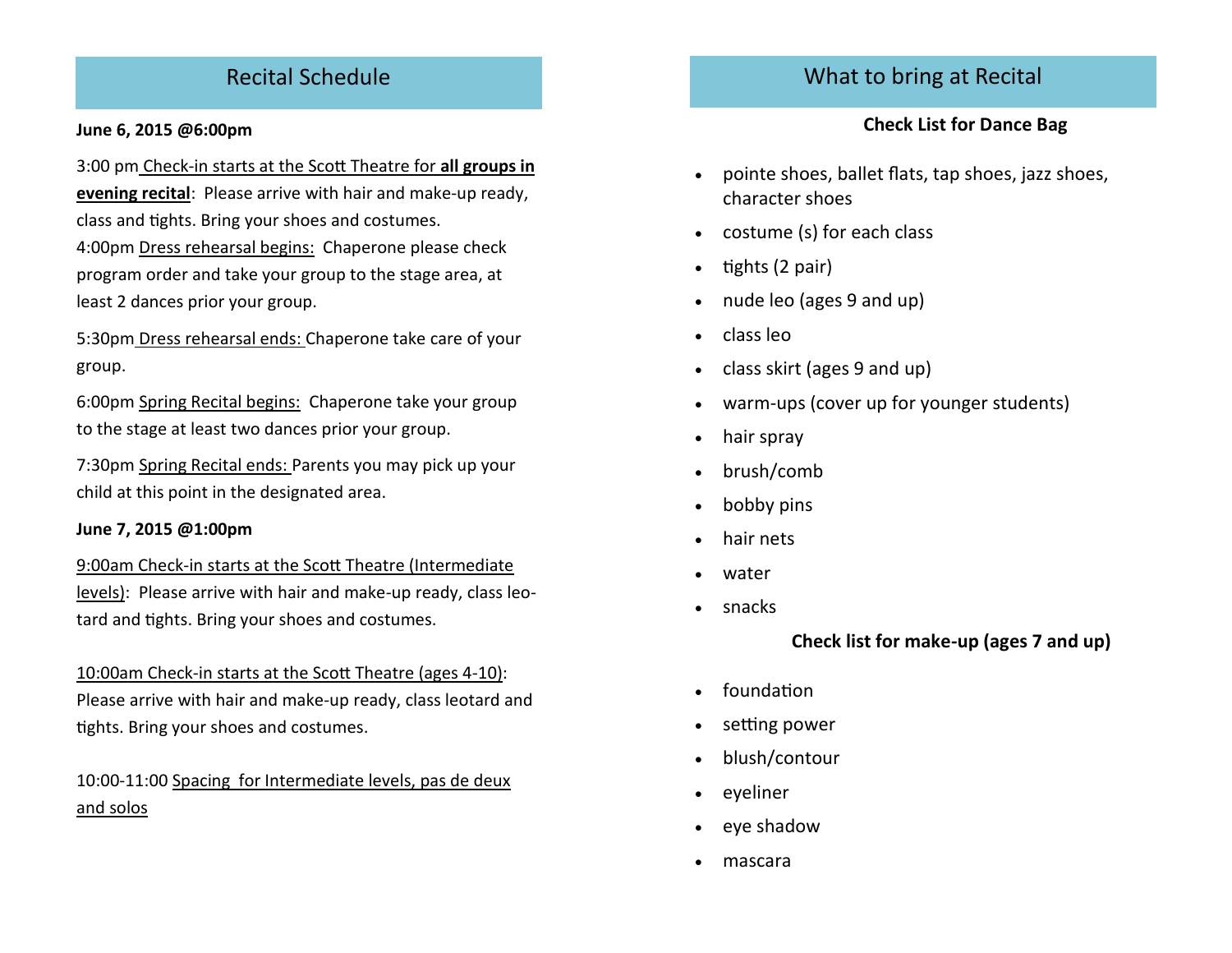## Hair and make-up

#### **Hair and make-up**

- For the youngest ages such as 3-4 and 5-6. Please keep make-up very light (or no make-up if preferred).
- Eye shadow may be a light brown or natural color. **NO** blues or greens, please. Eyeliner may be used across the upper eyelid. **NO** "wings" for the younger girls.
- Lipstick should be soft, reddish-brown as well as the blush. No bright red on the younger children please.
- Absolutely no jewelry of any kind!! Please remove all stud earrings, rings, necklaces, watches and bracelets. If ears have been newly pierced, please cover the studs with small round band-aids.
- Hair must be worn in a tight bun; if the hair is too short make sure to pull it back from the face and hair spray it down.
- Other hair styles may be worn depending on teacher's request.
- Make sure to bring extra hair pins and ponytail holders

#### **Dress Code**

- For the first dance of the recital each student needs to be ready in the **class attire.** If you have questions on your child's attire please consult with Ms. Lesley, Ms. Renee, or Ms. Colleen at the reception desk.
- Please bring the costume or costumes for their dance piece/pieces

## Recital Schedule

11:00pm Dress rehearsal begins: Chaperone please check program order and take your group to the stage area, at least 2 dances prior your group.

12:30pm Dress rehearsal ends: Chaperone take care of your group.

1:00pm Spring Recital begins: Chaperone take your group to the stage at least two dances prior your group.

2:30pm Spring Recital ends: Parents you may pick up your child at this point in the designated area.

#### **June 7, 2015 @6:00pm**

3:00 pm Check-in starts at the Scott Theatre for **all groups in evening recital**: Please arrive with hair and make-up ready, class and tights. Bring your shoes and costumes.

4:00pm Dress rehearsal begins: Chaperone please check program order and take your group to the stage area, at least 2 dances prior your group.

5:30pm Dress rehearsal ends: Chaperone take care of your group.

6:00pm Spring Recital begins: Chaperone take your group to the stage at least two dances prior your group.

7:30pm Spring Recital ends: Parents you may pick up your child at this point in the designated area.